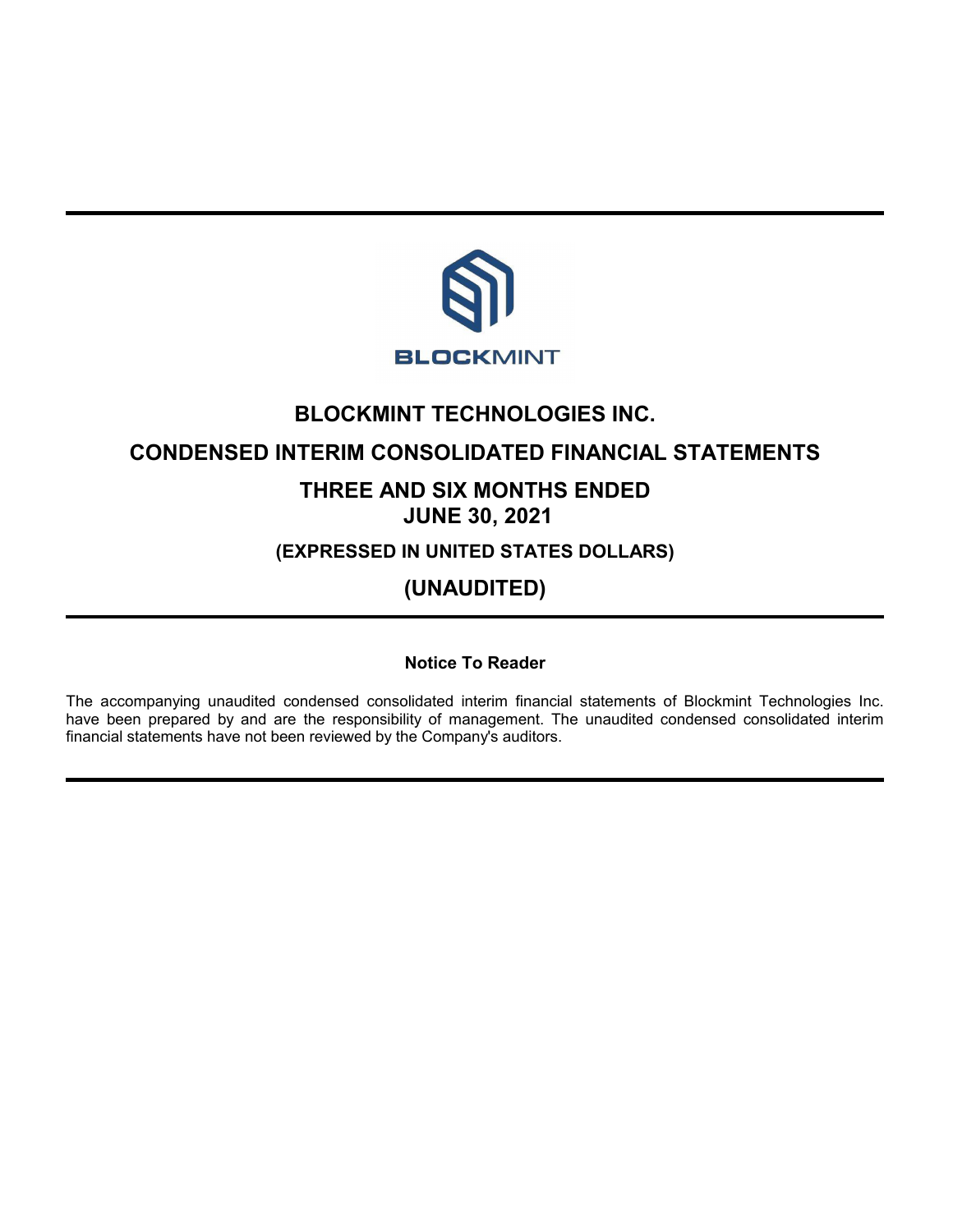## **Blockmint Technologies Inc. Condensed Interim Consolidated Statements of Financial Position (Expressed in United States Dollars) Unaudited**

|                                                   | As at<br><b>June 30,</b><br>2021 |    |             |
|---------------------------------------------------|----------------------------------|----|-------------|
| <b>ASSETS</b>                                     |                                  |    |             |
| <b>Current assets</b>                             |                                  |    |             |
| Cash                                              | \$<br>2,954,443                  | \$ | 2,600,962   |
| <b>Receivables</b>                                | 11,143                           |    | 3,455       |
| Prepaid expenses                                  | 1,000                            |    | 1,000       |
| <b>Total assets and current assets</b>            | 2,966,586                        |    | 2,605,417   |
| <b>EQUITY AND LIABILITIES</b>                     |                                  |    |             |
| <b>Current liabilities</b>                        |                                  |    |             |
| Accounts payable and accrued liabilities (note 8) | \$<br>71,964                     | \$ | 61,889      |
| <b>Total current liabilities</b>                  | 71,964                           |    | 61,889      |
| <b>Equity</b>                                     |                                  |    |             |
| Share capital (note 5)                            | 9,661,389                        |    | 8,884,433   |
| Warrant reserve (note 7)                          | 17,500                           |    | 17,500      |
| Contributed surplus (note 6)                      | 385,400                          |    | 30,300      |
| Foreign currency translation reserve              | 13,495                           |    | 13,495      |
| Deficit                                           | (7, 183, 162)                    |    | (6,402,200) |
| <b>Total equity</b>                               | 2,894,622                        |    | 2,543,528   |
| <b>Total equity and liabilities</b>               | \$<br>2,966,586                  | \$ | 2,605,417   |

Nature of operations and going concern (note 1)

"Nelson Ijih", Director

"Colin Watt", Director

The accompanying notes to the unaudited condensed consolidated interim financial statements are an integral part of these statements.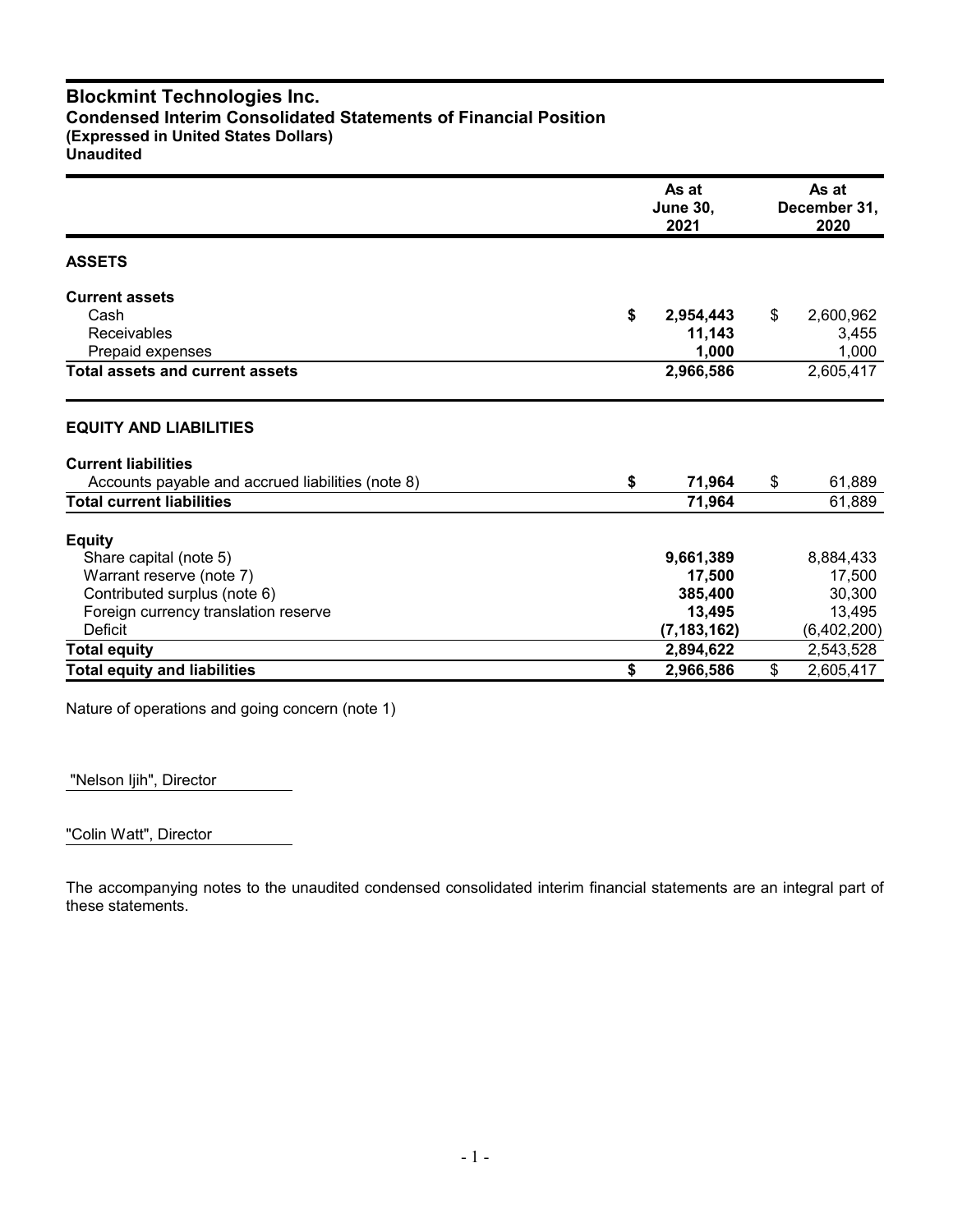## **Blockmint Technologies Inc. Condensed Interim Consolidated Statements of Loss and Comprehensive Loss (Expressed in United States Dollars) Unaudited**

|                                                         | <b>Three Months</b><br><b>Ended</b><br><b>June 30,</b><br>2021 |            | <b>Three Months</b><br><b>Ended</b><br><b>June 30,</b><br>2020 |            |    | <b>Six Months</b><br><b>Ended</b><br><b>June 30,</b><br>2021 | <b>Six Months</b><br><b>Ended</b><br><b>June 30,</b><br>2020 |
|---------------------------------------------------------|----------------------------------------------------------------|------------|----------------------------------------------------------------|------------|----|--------------------------------------------------------------|--------------------------------------------------------------|
| <b>Operating expenses</b>                               |                                                                |            |                                                                |            |    |                                                              |                                                              |
| Business development and promotion                      | \$                                                             | 63,311     | \$                                                             | 4,491      | S. | 123,940                                                      | \$<br>8,488                                                  |
| Consulting (note 8)                                     |                                                                | 113,436    |                                                                | 87,277     |    | 203,137                                                      | 100,256                                                      |
| Management fees and salaries (note 8)                   |                                                                | 37,800     |                                                                | 24,834     |    | 81,300                                                       | 49,209                                                       |
| Office and miscellaneous                                |                                                                | 8,902      |                                                                | 6,852      |    | 13,611                                                       | 16,783                                                       |
| Professional fees (note 8)                              |                                                                | 14,241     |                                                                | 7,008      |    | 20,191                                                       | 10,758                                                       |
| Salaries and wages                                      |                                                                | 3,955      |                                                                | 3.759      |    | 10,533                                                       | 9,038                                                        |
| Share-based payments (note 6)                           |                                                                |            |                                                                |            |    | 355,100                                                      |                                                              |
| Total operating expenses                                |                                                                | 241,645    |                                                                | 134,221    |    | 807,812                                                      | 194,532                                                      |
| Loss before other items                                 |                                                                | (241, 645) |                                                                | (134, 221) |    | (807, 812)                                                   | (194, 532)                                                   |
| Foreign exchange (loss) gain                            |                                                                | 10,056     |                                                                | (3,270)    |    | 26,850                                                       | 1,619                                                        |
| Revaluation of digital currency                         |                                                                |            |                                                                | 189        |    |                                                              | 227                                                          |
| Net loss for the period                                 | \$                                                             | (231, 589) | \$                                                             | (137, 302) | \$ | (780, 962)                                                   | \$<br>(192, 686)                                             |
| Other comprehensive income (loss)                       |                                                                |            |                                                                |            |    |                                                              |                                                              |
| Gain on currency translation                            |                                                                |            |                                                                | 13,074     |    |                                                              | (16, 336)                                                    |
| Total comprehensive loss for the period                 | \$                                                             | (231, 589) | \$                                                             | (124,228)  | \$ | (780, 962)                                                   | \$<br>(209,022)                                              |
|                                                         |                                                                |            |                                                                |            |    |                                                              |                                                              |
| Basic and diluted net loss per share (note 9)           | \$                                                             | (0.00)     | \$                                                             | (0.00)     | \$ | (0.02)                                                       | \$<br>(0.00)                                                 |
| Weighted average number of common shares<br>outstanding |                                                                | 48,242,605 |                                                                | 44,269,068 |    | 47,649,867                                                   | 44,269,068                                                   |

The accompanying notes to the unaudited condensed consolidated interim financial statements are an integral part of these statements.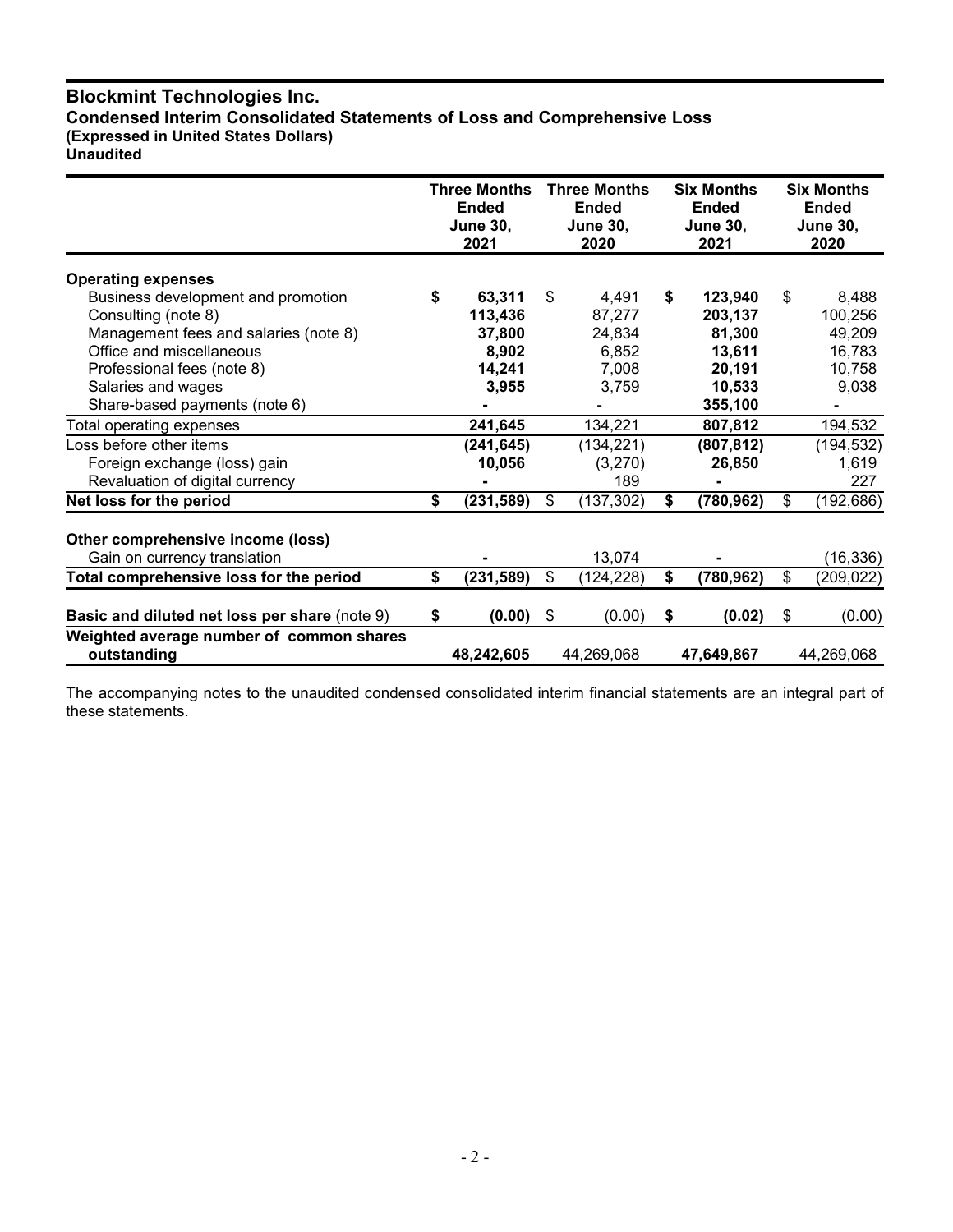## **Blockmint Technologies Inc. Condensed Interim Consolidated Statements of Cash Flows (Expressed in United States Dollars) Unaudited**

|                                            | <b>Six Months</b><br><b>Ended</b><br><b>June 30,</b><br>2021 | <b>Six Months</b><br><b>Ended</b><br><b>June 30,</b><br>2020 |  |  |
|--------------------------------------------|--------------------------------------------------------------|--------------------------------------------------------------|--|--|
| <b>Operating activities</b>                |                                                              |                                                              |  |  |
| Net loss for the period                    | \$<br>(780, 962)                                             | \$<br>(192, 686)                                             |  |  |
| Adjustments for:                           |                                                              |                                                              |  |  |
| Share-based payments (note 6)              | 355,100                                                      |                                                              |  |  |
| Revaluation of digital currency            |                                                              | (227)                                                        |  |  |
| Changes in non-cash working capital items: |                                                              |                                                              |  |  |
| Receivables and prepaid expenses           | (7,688)                                                      | 6,656                                                        |  |  |
| Accounts payable and accrued liabilities   | 10,075                                                       | (543)                                                        |  |  |
| Net cash used in operating activities      | (423, 475)                                                   | (186, 800)                                                   |  |  |
| <b>Financing activities</b>                |                                                              |                                                              |  |  |
| Proceeds from issuance of common shares    | 782,800                                                      |                                                              |  |  |
| Share issue costs                          | (5, 844)                                                     |                                                              |  |  |
| Net cash provided by financing activities  | 776,956                                                      |                                                              |  |  |
| Foreign exchange effect on cash            |                                                              | (16, 336)                                                    |  |  |
| Net change in cash                         | 353,481                                                      | (203, 136)                                                   |  |  |
| Cash, beginning of period                  | 2,600,962                                                    | 2,957,158                                                    |  |  |
| Cash, end of period                        | 2,954,443<br>S                                               | 2,754,022<br>\$                                              |  |  |

The accompanying notes to the unaudited condensed consolidated interim financial statements are an integral part of these statements.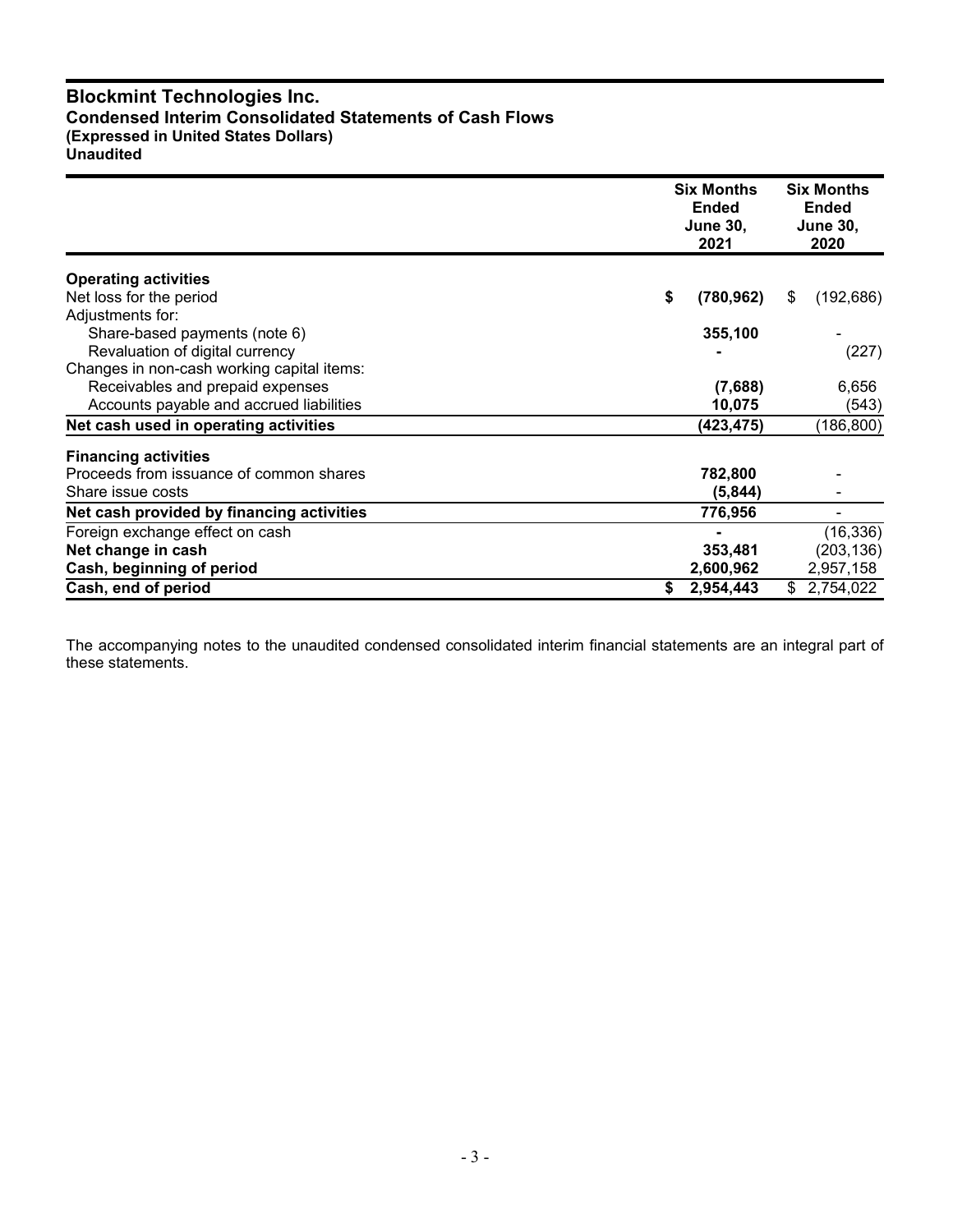## **Blockmint Technologies Inc. Condensed Interim Consolidated Statements of Changes in Equity (Expressed in United States Dollars) Unaudited**

|                                                 | <b>Share</b><br>capital |   | <b>Warrant</b><br>reserve |      | <b>Contributed</b><br><b>Surplus</b> |   | <b>Foreign currency</b><br>translation<br>reserve<br>income |      | <b>Deficit</b>     | Total                   |
|-------------------------------------------------|-------------------------|---|---------------------------|------|--------------------------------------|---|-------------------------------------------------------------|------|--------------------|-------------------------|
| Balance, December 31, 2019                      | 8,884,433               |   | 17,500                    | - \$ | 30,300                               | S | 6,485                                                       |      | $(5,976,367)$ \$   | 2,962,351               |
| Currency translation<br>Net loss for the period |                         |   |                           |      |                                      |   | (16, 336)                                                   |      | (192,686)          | (16, 336)<br>(192, 686) |
| <b>Balance, June 30, 2020</b>                   | 8,884,433               |   | 17,500                    |      | 30,300                               |   | (9, 851)                                                    | - \$ | $(6, 169, 053)$ \$ | 2,753,329               |
|                                                 |                         |   |                           |      |                                      |   |                                                             |      |                    |                         |
| Balance, December 31, 2020<br>Private placement | 8,884,433<br>782,800    | S | 17,500 \$                 |      | 30,300                               | S | 13,495                                                      | S    | $(6,402,200)$ \$   | 2,543,528<br>782,800    |
| Share issue costs                               | (5,844)                 |   |                           |      |                                      |   |                                                             |      |                    | (5,844)                 |
| Share-based compensation                        |                         |   |                           |      | 355,100                              |   | $\overline{\phantom{a}}$                                    |      |                    | 355,100                 |
| Net loss for the period                         |                         |   |                           |      |                                      |   |                                                             |      | (780,962)          | (780,962)               |
| <b>Balance, June 30, 2021</b>                   | 9,661,389               |   | 17,500                    |      | 385,400                              |   | 13,495                                                      | S    | $(7, 183, 162)$ \$ | 2,894,622               |

The accompanying notes to the unaudited condensed consolidated interim financial statements are an integral part of these statements.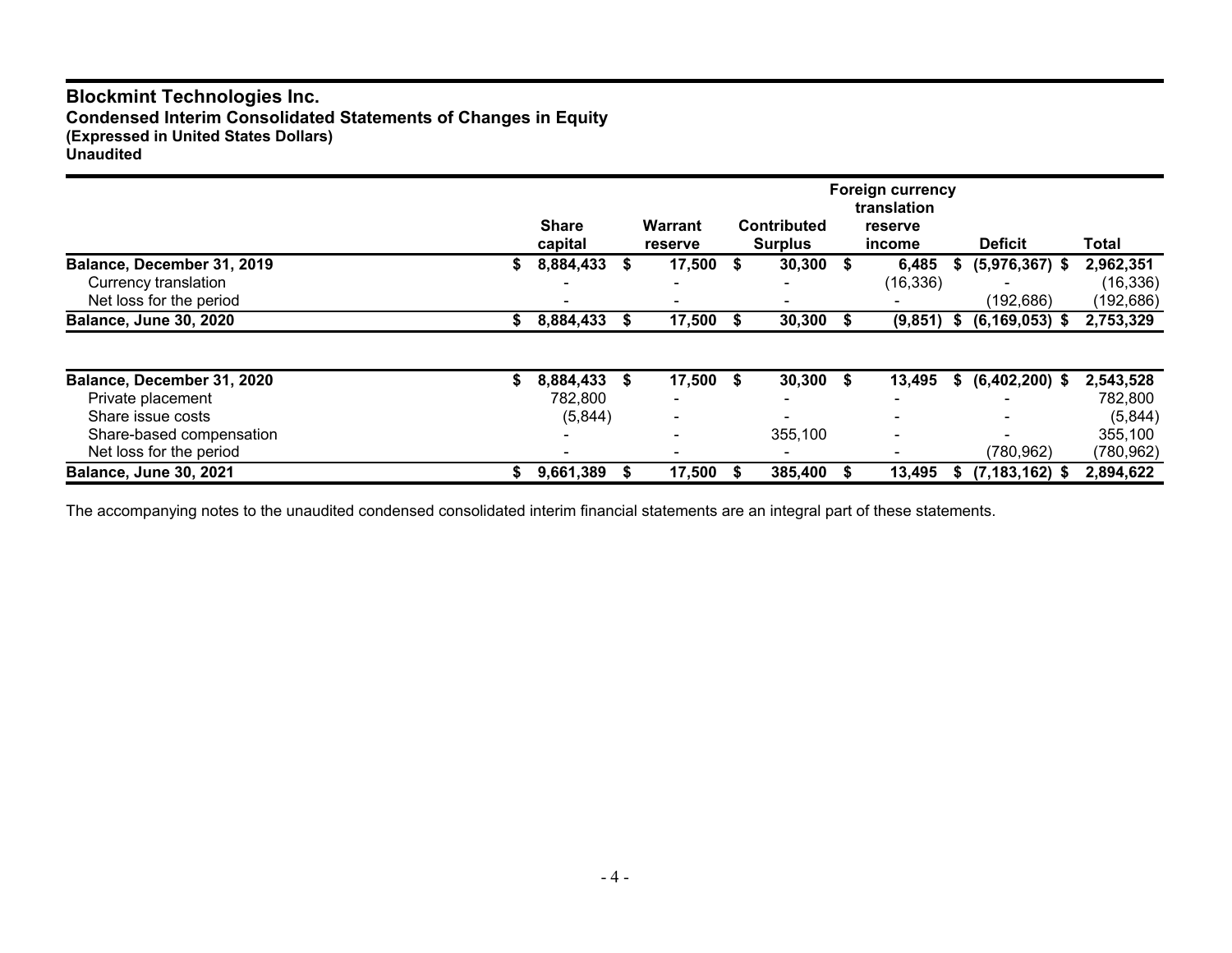#### **1. Nature of operations and going concern**

Blockmint Technologies Inc. (the "Company") is a publicly traded company whose shares are listed on the TSX-V under the trading symbol BKMT. BlockMint (Canada) Technologies Inc. ("BlockMint-Canada"), a wholly owned subsidiary of the Company, was incorporated on December 22, 2017 pursuant to the British Columbia Business Corporations Act. BlockMint-Canada and its subsidiary, BlockMint (USA) Technologies Inc. ("BlockMint-USA") are in the business of developing distributed systems and networks that enable a more decentralized deployment of blockchain based applications such as cryptocurrency mining. BlockMint-USA was incorporated under the laws of the State of Delaware on March 6, 2018.

The Company's registered office address is located at 29<sup>th</sup> Floor, 595 Burrard Street, Vancouver, British Columbia, V7X 1J5.

#### **Going concern**

The Company does not generate revenue from operations. The Company incurred a net loss for the six months ended June 30, 2021 of \$780,962 (six months ended June 30, 2020 - \$192,686) and had an accumulated deficit of \$7,183,162 at June 30, 2021 (December 31, 2020 - \$6,402,200). These conditions indicate a material uncertainty that may cast significant doubt on the Company's ability to continue as a going concern. As at June 30, 2021, the Company had a working capital balance of \$2,894,622 (December 31, 2020 - \$2,543,528).

During the first quarter of 2020, there was a global outbreak of a novel coronavirus identified as "COVID-19". On March 2020, the World Health Organization declared a global pandemic. In order to combat the spread of COVID-19, governments worldwide have enacted emergency measures including travel bans, legally enforced or self-imposed quarantine periods, social distancing and business and organization closures. These measures have caused material disruptions to businesses, governments and other organizations resulting in an economic slowdown and increased volatility in national and global equity and commodity markets.

Central banks and governments, including Canadian federal and provincial governments, have reacted with significant monetary and fiscal interventions designed to stabilize economic conditions. The duration and impact of the COVID-19 outbreak is unknown at this time, as is the efficacy of any interventions. It is not possible to reliably estimate the length and severity of these developments and the impact on the financial results and condition of the Company and its operations in future periods. However, currently COVID-19 did not have a significant impact on the Company's operations and access to financial markets.

These unaudited condensed consolidated interim financial statements have been prepared on a going concern basis, which presumes realization of assets and discharge of liabilities in the normal course of business for the foreseeable future. Accordingly they do not give effect to adjustments that would be necessary should the Company be unable to continue as a going concern and therefore be required to realize its assets and discharge its liabilities in other than the normal course of business and at amounts different from those presented in these unaudited condensed consolidated interim financial statements.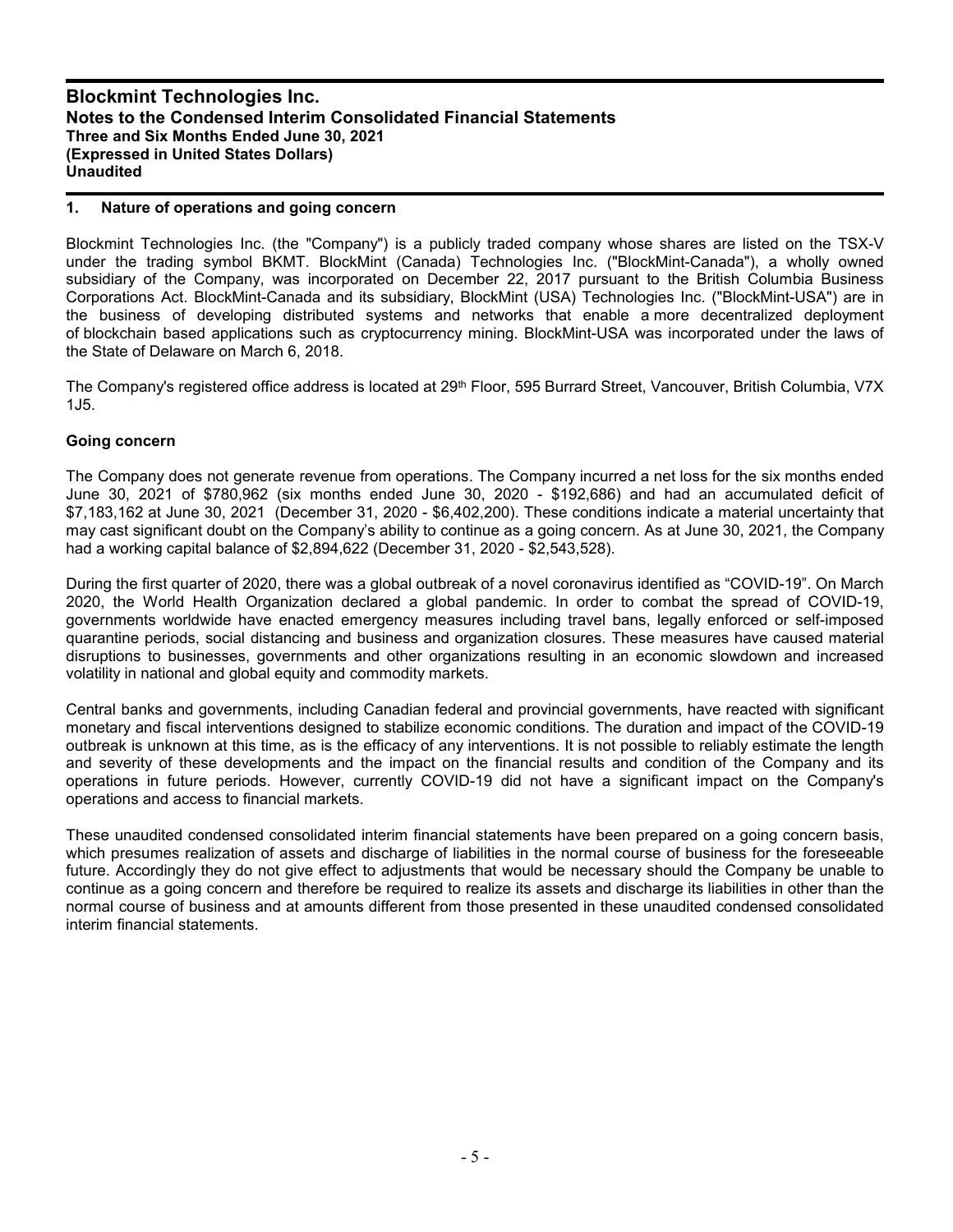#### **2. Basis of presentation**

The Company applies International Financial Reporting Standards ("IFRS") as issued by the International Accounting Standards Board ("IASB") and interpretations issued by the International Financial Reporting Interpretations Committee ("IFRIC"). These unaudited condensed consolidated interim financial statements have been prepared in accordance with International Accounting Standard 34, Interim Financial Reporting. Accordingly, they do not include all of the information required for full annual financial statements required by IFRS as issued by IASB and interpretations issued by IFRIC.

The policies applied in these unaudited condensed consolidated interim financial statements are based on IFRS's issued and outstanding as of August 30, 2021, the date the Board of Directors approved the statements. Except as disclosed in note 3, the same accounting policies and methods of computation are followed in these unaudited condensed consolidated interim financial statements as compared with the most recent annual financial statements as at and for the year ended December 31, 2020. Any subsequent changes to IFRS that are given effect in the Company's annual financial statements for the period ending December 31, 2021 could result in restatement of these unaudited condensed consolidated interim financial statements.

#### **3. Significant accounting policies**

## **Changes in accounting policies**

#### New accounting policy adopted

Certain pronouncements were issued by the IASB or the IFRIC that are mandatory for accounting periods commencing on or after January 1, 2021. Many are not applicable or do not have a significant impact to the Company and have been excluded.

#### New standards not yet adopted and interpretations issued but not yet effective

Certain pronouncements were issued by the IASB or the IFRIC that are mandatory for accounting periods commencing on or after January 1, 2022. Many are not applicable or do not have a significant impact to the Company and have been excluded.

## *IFRS 3, Business Combinations ("IFRS 3")*

Amendments to IFRS 3 "Business Combinations" were issued in May 2020, and are effective on or after January 1, 2022, with earlier application permitted. The amendments update references within IFRS 3 to the 2018 Conceptual Framework and require that the principles in IAS 37 "Provisions, Contingent Liabilities and Contingent Assets" be used to identify liabilities and contingent assets arising from a business combination. Adoption of these amendments is not expected to have a significant impact on the Company's unaudited condensed consolidated interim financial statements.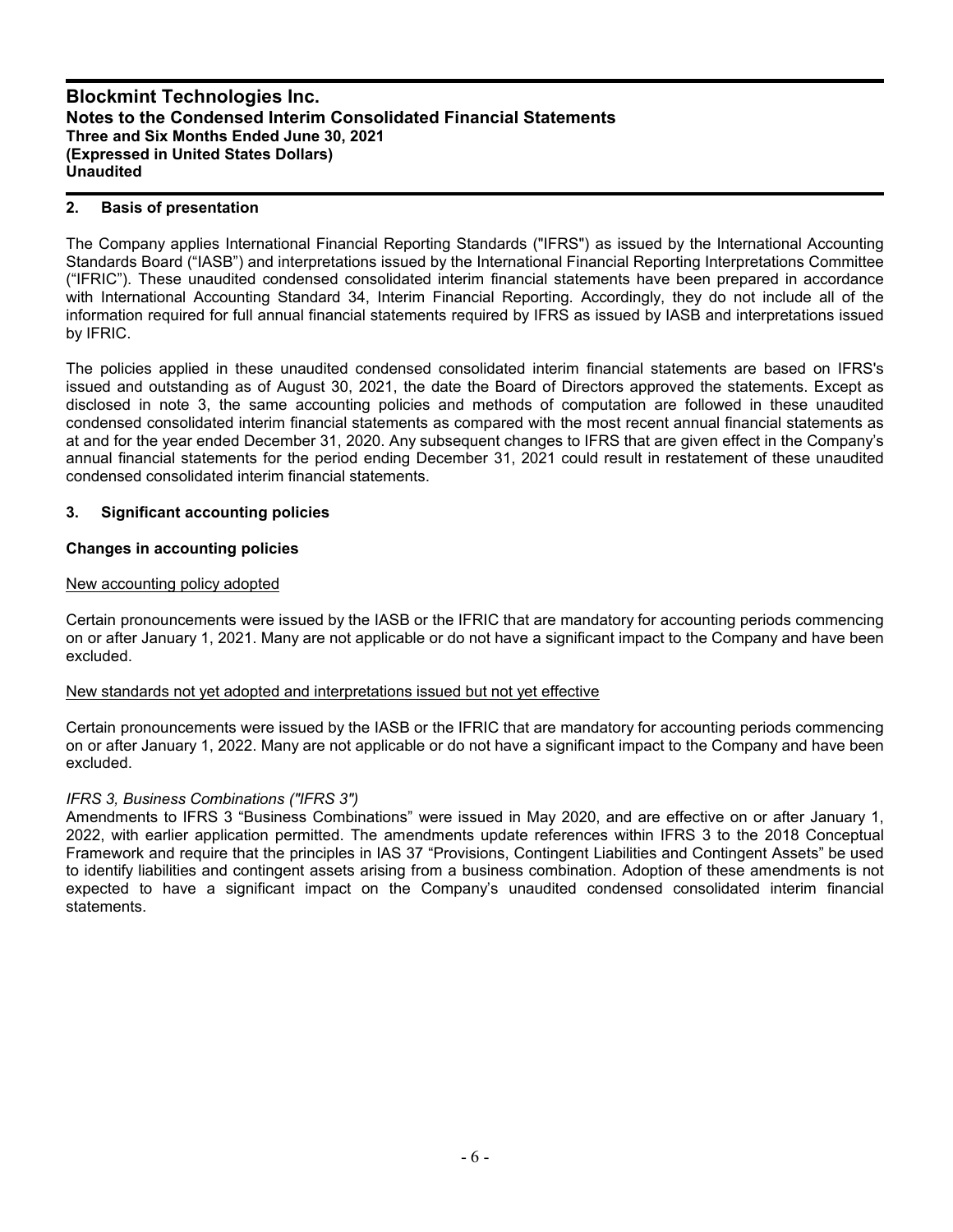#### **4. Intangible assets**

|                         | As at<br>December 31,<br>2019 |   | Write-off     | As at<br>December 31,<br>2020 |   | Write-off | As at<br><b>June 30,</b><br>2021 |
|-------------------------|-------------------------------|---|---------------|-------------------------------|---|-----------|----------------------------------|
| Patent pending (note 7) | 17.500                        | S | $(17,500)$ \$ | ۰                             | S | ۰         | $\blacksquare$                   |
|                         | 17.500                        |   | ٠             | $\overline{\phantom{a}}$      |   | ۰         | $\overline{\phantom{a}}$         |

The patent application was not approved, as a result, the patent was fully impaired during the year ended December 31, 2020.

#### **5. Share capital**

#### a) Authorized share capital

The Company is authorized to issue an unlimited number of common shares with no par value. The holders of common shares are entitled to receive dividends which may be declared from time to time, and are entitled to one vote per share at meetings of the Company. All shares are ranked equally with regards to the Company's residual assets.

#### b) Common shares issued

|                                                    | Number of<br>common<br>shares | Amount                    |
|----------------------------------------------------|-------------------------------|---------------------------|
| Balance, December 31, 2019 and June 30, 2020       | 44,269,068 \$                 | 8,884,433                 |
| Balance, December 31, 2020                         | 44,269,068 \$                 | 8,884,433                 |
| Private placement (i)<br>Shares issued as fees (i) | 3,846,154<br>127,383          | 782.800<br>$\blacksquare$ |
| Share issue costs (i)                              |                               | (5, 844)                  |
| <b>Balance, June 30, 2021</b>                      | 48,242,605                    | 9,661,389                 |

(i) On January 26, 2021, the Company closed a non-brokered private placement and issued an aggregate of 3,846,154 common shares at a price of CDN\$0.26 per common share to raise aggregate gross proceeds of CDN\$1,000,000 (\$782,800). In connection with the offering, the Company issued an aggregate of 127,383 finder's shares to certain brokerage firms and paid \$5,844 in legal and other fees.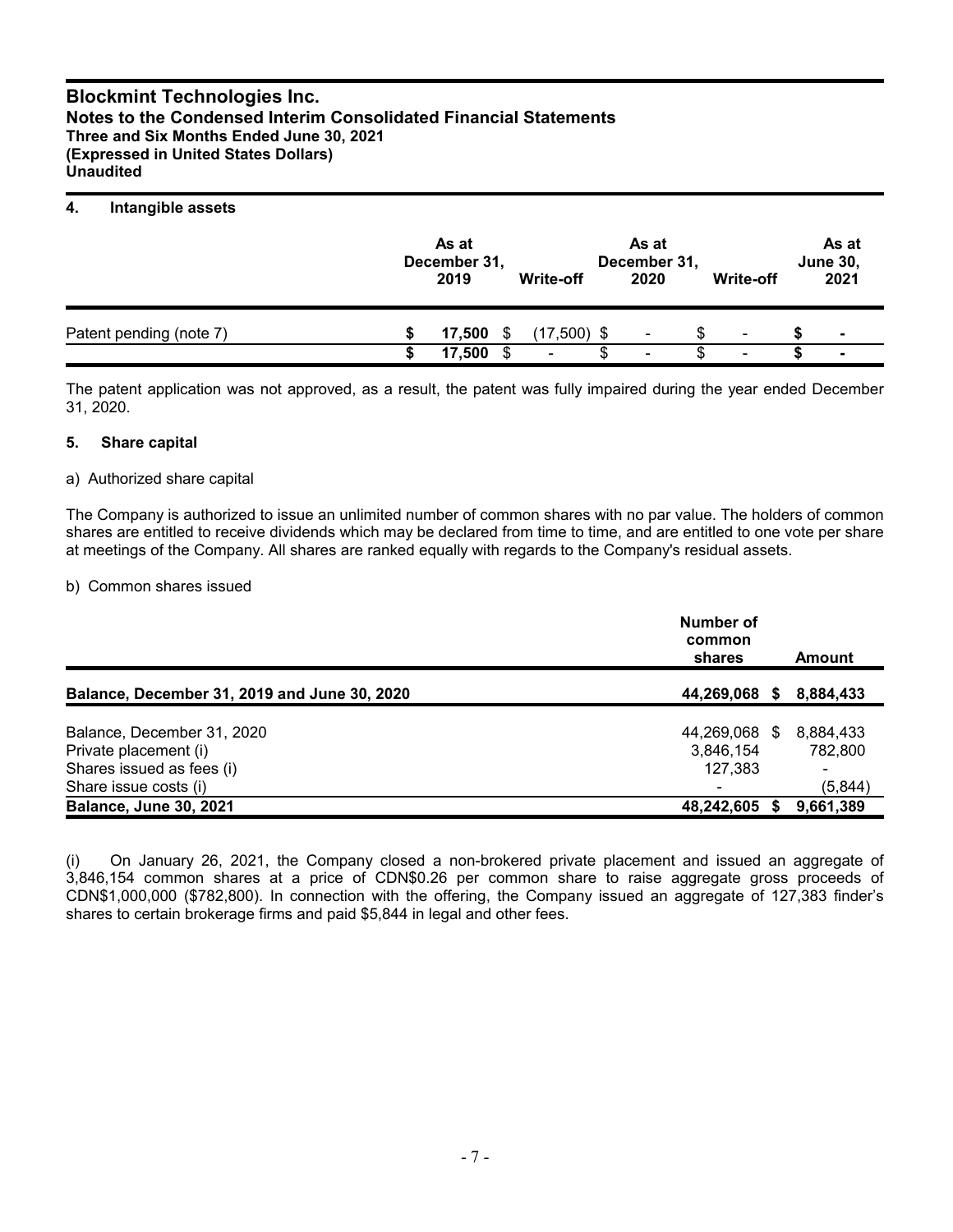#### **6. Share-based payments**

In February 2019, the Directors adopted a new 20% fixed stock option plan (the "Plan") to replace the former "10% rolling" stock option plan. Under the terms of the Plan, the Board may from time to time, in its discretion, and in accordance with TSXV requirements, grant to the Company's directors, officers, employees and consultants, nontransferable options to purchase common shares of the Company, provided that the number of shares reserved for issuance will not exceed 8,853,814 common shares., inclusive of all common shares which may be issued pursuant to the performance warrants issued. (note 7)

|                                                                 | Number of<br>stock options | Fair<br>value |
|-----------------------------------------------------------------|----------------------------|---------------|
| Balance, December 31, 2019, June 30, 2020 and December 31, 2020 |                            | ж.            |
| Issued (i)                                                      | 1.250.000                  | 355.100       |
| <b>Balance, June 30, 2021</b>                                   | 1,250,000                  | 355,100       |

The weighted average grant date fair value of options granted during the three and six months ended June 30, 2021 was \$0.28.

(i) On February 11, 2021, the Company granted stock options to certain of its directors, officers and consultants to purchase up to an aggregate of 1,250,000 common shares in the capital of the Company, exercisable over five years at a price of CDN\$0.40 per share. The options vested immediately. The estimated fair value of the options at the grant date was \$355,100 using the Black-Scholes option pricing model. The estimated fair value of the options has been charged to the unaudited condensed consolidated interim statements of loss and comprehensive loss and credited to share-based payments in the shareholders' equity. The underlying weighted average assumptions used in the estimation of fair value in the Black-Scholes valuation model are as follows: dividend yield 0%, expected volatility of 152%, risk free rate of return of 0.48% and an expected life of 5 years. For the three and six months ended June 30, 2021 \$355,100 was expensed.

The following table reflects the actual stock options issued and outstanding as of June 30, 2021:

| <b>Expiry date</b>     | <b>Exercise</b><br>price | <b>Weighted average</b><br>remaining<br>Number of<br>contractual<br>options<br>outstanding<br>life (years) |           | Number of<br>options<br>vested<br>(exercisable) |                    |
|------------------------|--------------------------|------------------------------------------------------------------------------------------------------------|-----------|-------------------------------------------------|--------------------|
| February 11, 2026      | CDN 0.40                 | 4.62                                                                                                       | 1,250,000 | 1,250,000                                       |                    |
| <b>Warrant reserve</b> |                          |                                                                                                            |           | Numbor of                                       | Weighted<br>$\sim$ |

|                                                              | Number of<br>warrants | <i>v</i> elghted<br>average<br>exercise price |
|--------------------------------------------------------------|-----------------------|-----------------------------------------------|
| Balance, December 31, 2019, June 30, 2020, December 31, 2020 |                       |                                               |
| and June 30, 2021                                            | 6.650.000             | 0.03                                          |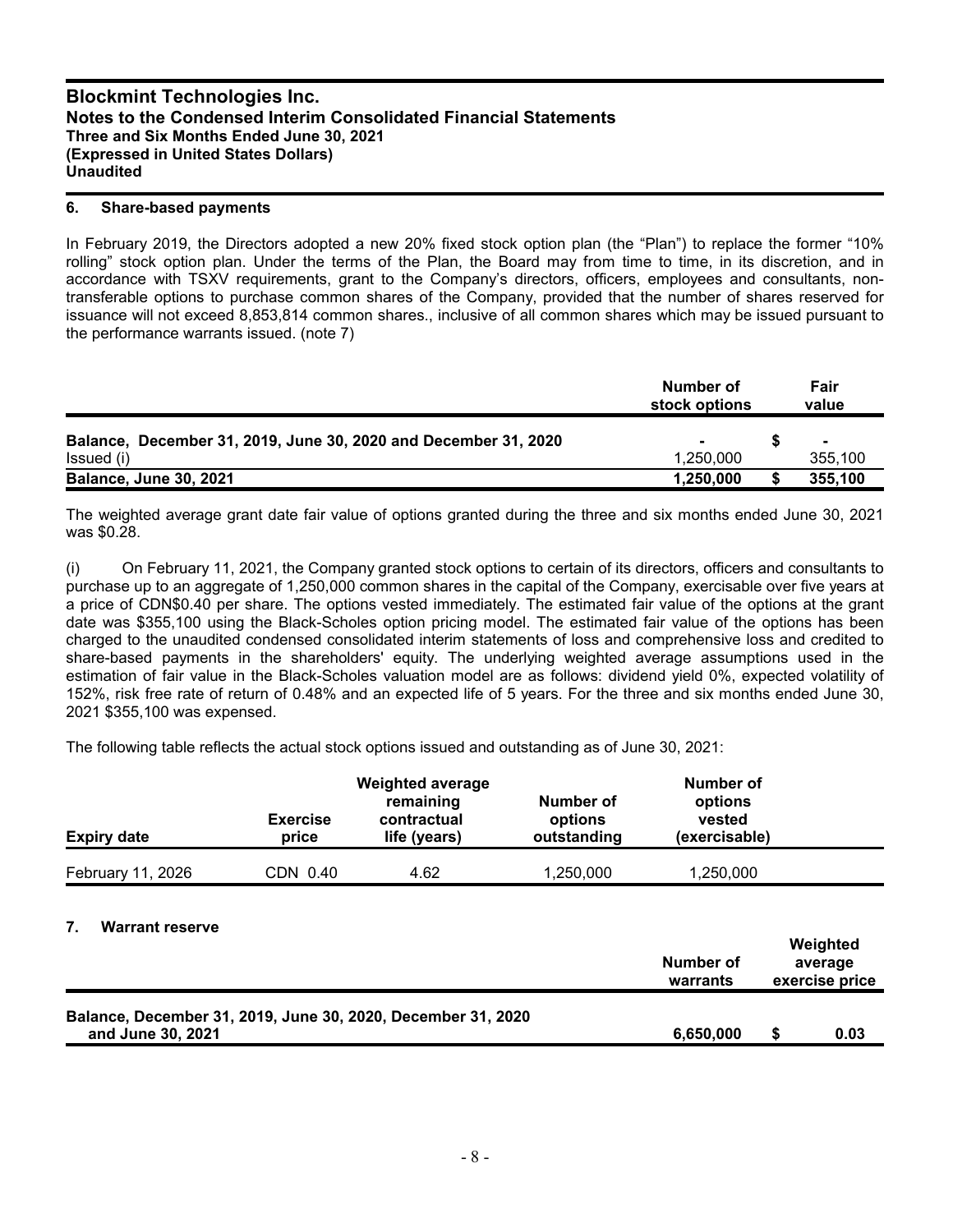#### **7. Warrants reserve (continued)**

The following table reflects the warrants issued and outstanding as of June 30, 2021:

| <b>Expiry date</b>          | Number of<br>warrants | <b>Grant date</b><br>fair value | <b>Exercise</b><br>price |  |
|-----------------------------|-----------------------|---------------------------------|--------------------------|--|
| $, 2023$ (1)<br>February 1, | 6,650,000             | 17,500                          | CDN 0.05                 |  |

1) These are 6,650,000 bonus warrants to a current officer and a past officer. 3,325,000 of the bonus warrants are eligible for exercise provided at any time during the term the Company achieves at least cumulative gross revenue of \$4,000,000. The balance of 3,325,000 warrants will be eligible for exercise when a further \$4,000,000 of gross revenue is achieved by the Company (i.e. cumulative gross revenue of \$8,000,000 from the date of issuance of the warrants)

#### **8. Related party transactions**

Key management personnel includes the Board of Directors of the Company, officers, and close family members and enterprises which are controlled by these individuals, as well as certain persons performing similar functions.

(a) The Company entered into the following transactions with related parties:

|                                |       | <b>Three Months</b><br><b>June 30.</b> |  |       | <b>Six Months Ended</b><br><b>June 30,</b> |        |
|--------------------------------|-------|----------------------------------------|--|-------|--------------------------------------------|--------|
|                                |       | 2021                                   |  | 2020  | 2021                                       | 2020   |
| Owen Bird Law Corporation      | (i)   | 4,815 \$                               |  | 1.376 | $12,714$ \$                                | 1,376  |
| Bayswater Consulting Ltd.      | (ii)  | 2,440                                  |  | 2.176 | 4.797                                      | 4,384  |
| Marrelli Support Services Inc. | (iii) | 8,867                                  |  | 8.638 | 17.593                                     | 17,364 |

(i) For the three and six months ended June 30, 2021, the Company expensed professional fees of \$4,815 and \$12,714, respectively (three and six months ended June 30, 2020 - \$1,376 and \$1,376, respectively) for legal services of which \$5,844 was reflected as share issue costs, to Owen Bird Law Corporation, a legal firm of which Jeff Lightfoot is a shareholder. As at June 30, 2021, \$2,642 (December 31, 2020 - \$1,472) was payable to this party and the amount is included in accounts payable and accrued liabilities.

(ii) For the three and six months ended June 30, 2021, the Company expensed consulting fees of \$2,440 and \$4,797, respectively (three and six months ended June 30, 2020 - \$2,176 and \$4,384, respectively) to a private company controlled by Erin Walmesley, the Company's corporate secretary, for corporate services.

(iii) For the three and six months ended June 30, 2021, the Company expensed consulting fees of \$8,867 and \$17,593, respectively (three and six months ended June 30, 2020 - \$8,638 and \$17,364, respectively) to Marrelli Support Services Inc. ("Marrelli") for: Victor Hugo to act as the Chief Financial Officer of the Company; and for bookkeeping services. Victor Hugo is an employee of Marrelli. These services were incurred in the normal course of operations for general accounting and financial reporting matters. As at June 30, 2021, Marrelli was owed \$4,514 (December 31, 2020 - \$9,722), and the amount is included in accounts payable and accrued liabilities.